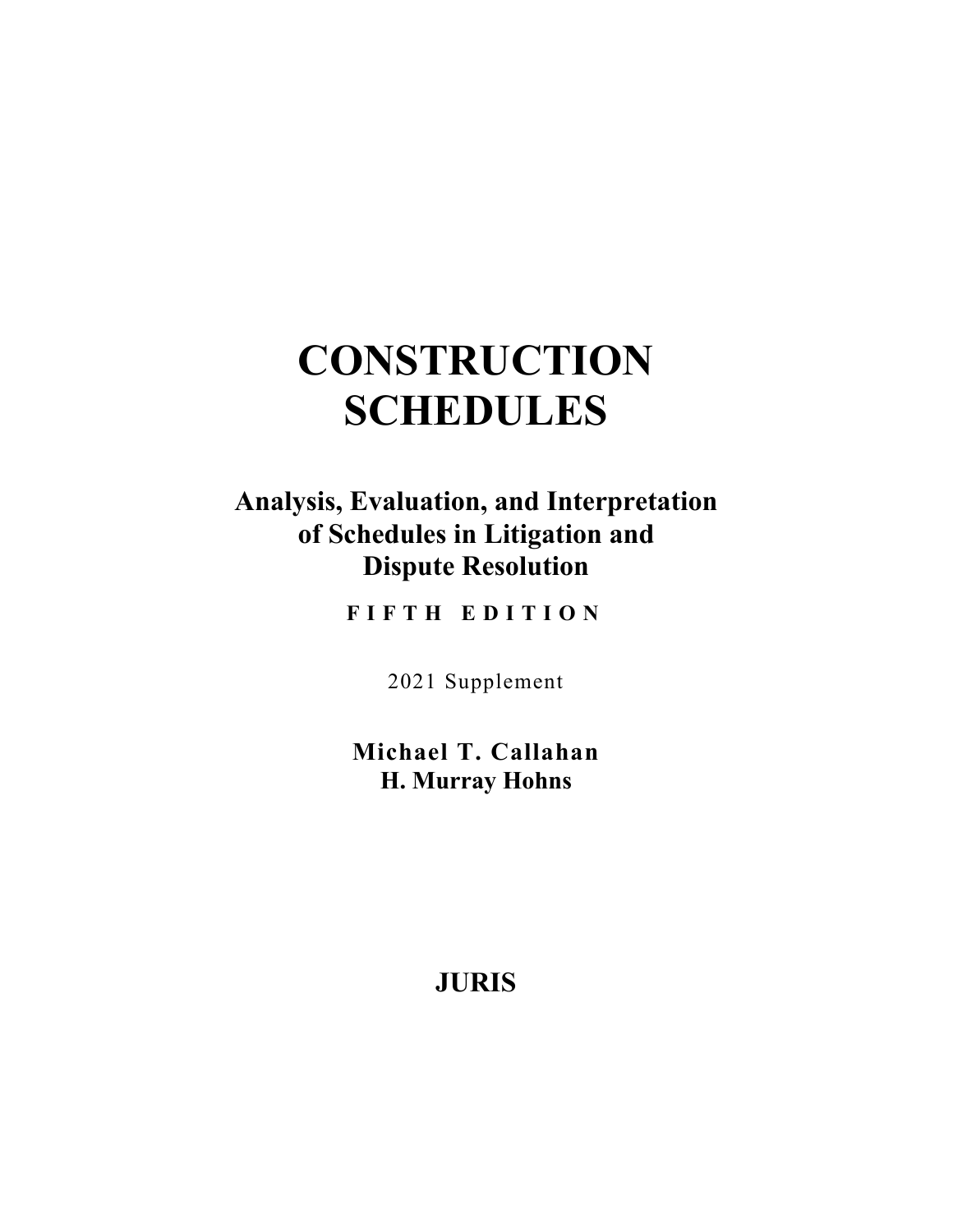#### **Questions about This Publication**

For assistance with shipments, billing or other customer service matters, please contact our Customer Services Department at: subscriptions@jurispub.com

For editorial assistance please contact our Editorial Department at: editorial@jurispub.com

To obtain a copy of this book, please visit our website at: www.jurispub.com

#### © 2021 by JurisNet, LLC

All rights reserved. No part of this publication may be reproduced in any form or by any electronic or mechanical means including information storage and retrieval systems without permission in writing from the publisher.

> All Rights Reserved. Printed in the United States of America. ISBN 978-1-944825-13-3

> > JurisNet, LLC USA www.jurispub.com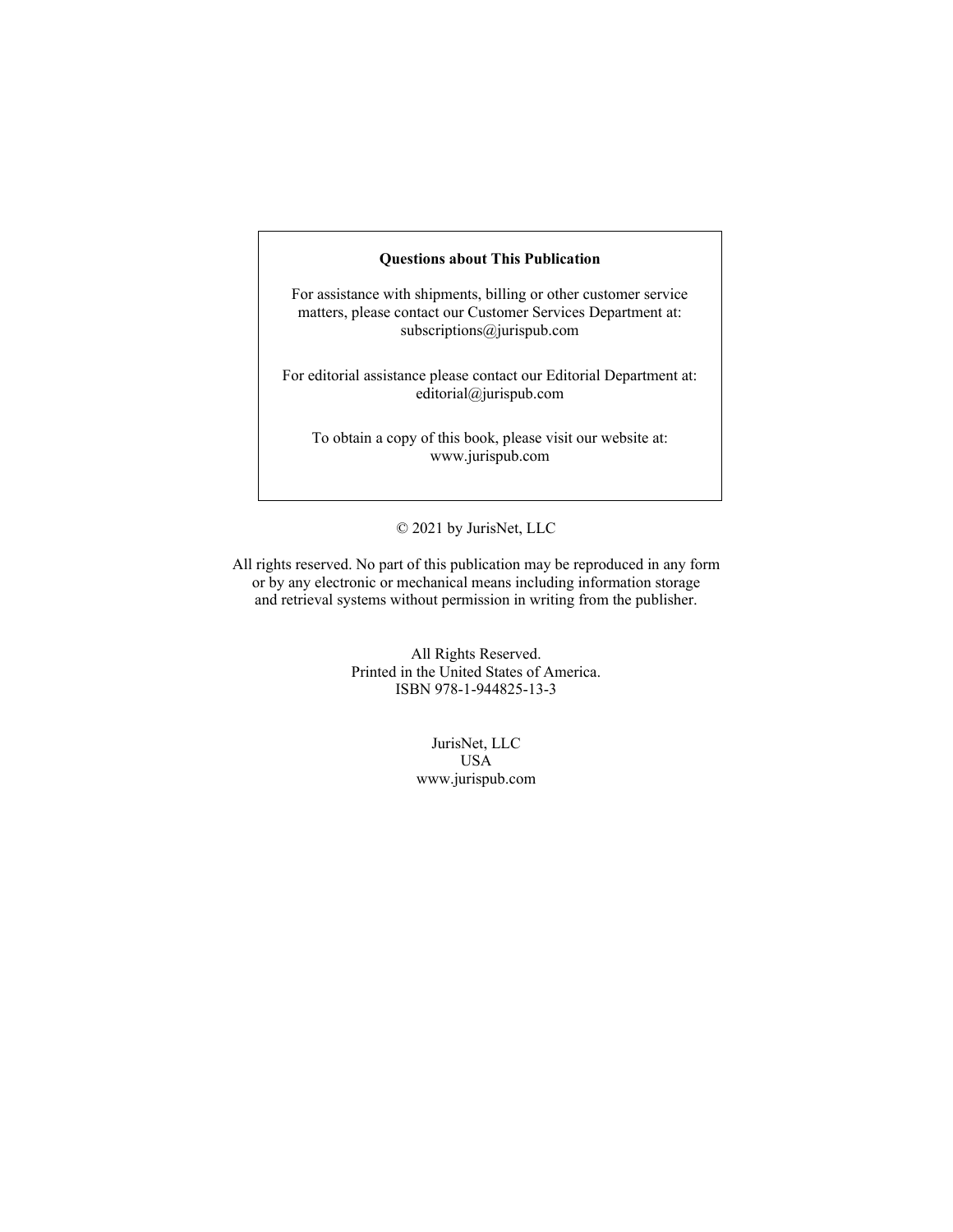# **2021 SUPPLEMENT CONTENTS**

## **Chapter 2 PROJECT SCHEDULING TECHNIQUES**

#### **Chapter 3 THE LAW AND CONSTRUCTION SCHEDULES**

| § 3-5(c) Contract Completion Date Only Real Commitment12   |  |
|------------------------------------------------------------|--|
| § 3-9(b)(2) Owner's Failure to Schedule or                 |  |
|                                                            |  |
|                                                            |  |
|                                                            |  |
|                                                            |  |
| § 3-13(b) Termination for Failure to Make Progress30       |  |
| $\S$ 3-13(c) Importance of a Schedule Analysis to Evaluate |  |
|                                                            |  |
|                                                            |  |

## **Chapter 5 USING THE SCHEDULE TO PROVE TIME**

|  | $\S$ 5-3(a)(1) The Contemporaneous Method Explained 41 |  |
|--|--------------------------------------------------------|--|
|  | $\S$ 5-3(a)(2) Contemporaneous Method without          |  |
|  | Contemporaneous Updates: The Time                      |  |
|  |                                                        |  |
|  |                                                        |  |